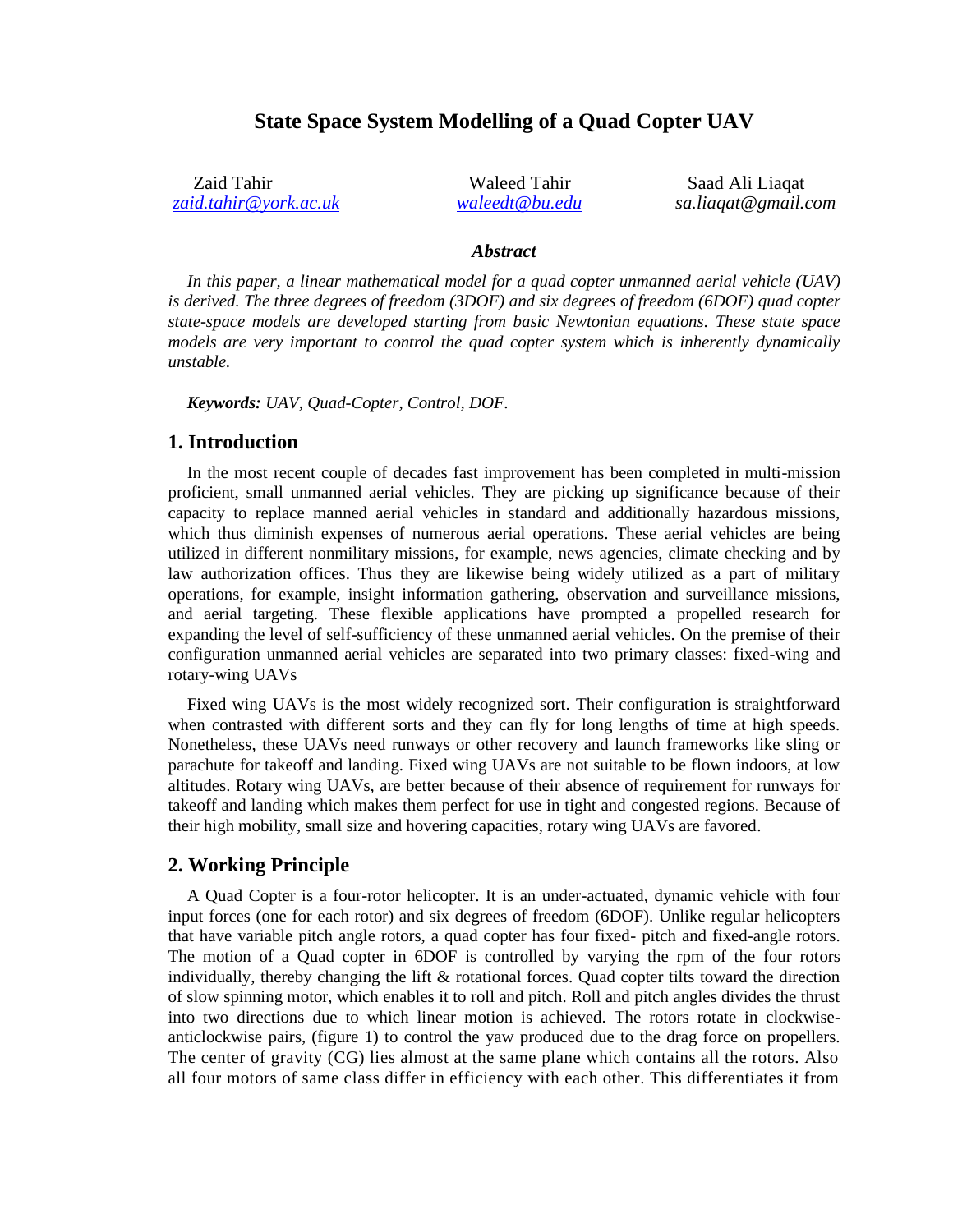helicopters and it is very difficult to stabilize a quad copter by human control. Therefore a sophisticated control is essential for a balance flight of quad copter.



**Figure 1. Quad copter schematic**

# **3. Quad Copter Modelling**

### **3.1. Quad Copter Dynamics**

 The motion of Quad Copter in 6DOF is controlled by varying the rpm of four rotors individually, thereby changing the vertical, horizontal and rotational forces as depicted in figure 2.



**Figure 2. Quad copter dynamics**

**3.1.1. Roll Motion:** The torque about x-axis is modeled as  $\tau_x$  i.e. rolling moment. Now *r* (moment arm) is distance of individual forces from x-axis.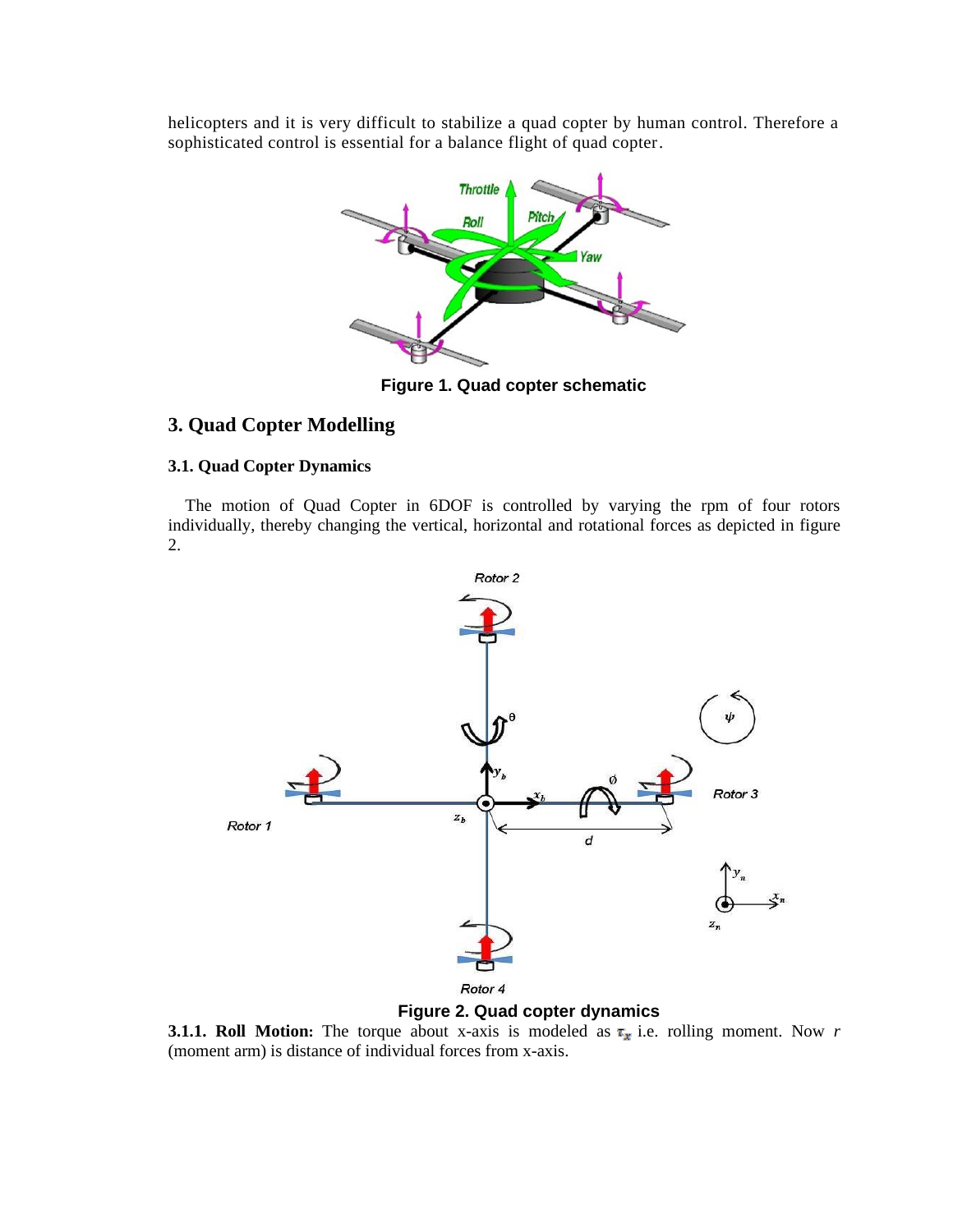$$
\tau_x = \sum_{i=1}^4 r_i f_i \tag{1}
$$

$$
\tau_x = r_1 f_1 + r_2 f_2 + r_3 f_3 + r_4 f_4 \tag{2}
$$

As the rotors 1 and 3 are placed along with body x-axis so their moment arm is zero and they do not contribute in rolling moment as shown in figure 2.

$$
r_1=r_3=0
$$

The moment arm for rotor 2 is positive as it will create positive moment (counterclockwise), while for that of rotor 4 is negative because it will tend to rotate the system in clockwise fashion and as a convention clockwise torque is taken as negative.

$$
r_2 = d
$$
  

$$
r_4 = -d
$$

So equation 2 becomes:

So equation 3 becomes:

$$
\tau_x = df_2 - df_4 \tag{3}
$$

Thus, when rotor 4 applies force it tends to rotate the system about x-axis opposite to curl of fingers (figure 2) so using the right hand rule (RHR) its torque contribution in x-axis is negative. Similarly the rotor 2 produces positive torque about x-axis according to RHR.

**3.1.2. Pitch Motion:** The torque about y-axis is modeled as  $\tau_y$  i.e. pitching moment. Now *r* (moment arm) is distance of individual forces form y-axis. Using Equation 1, we have:

$$
\tau_y = r_1 f_1 + r_2 f_2 + r_3 f_3 + r_4 f_4 \tag{4}
$$

Where *r* is distance of individual force form y-axis

$$
r_2 = r_4 = 0
$$
  
\n
$$
r_1 = -r_3 = d
$$
  
\nSo equation 3 becomes:  
\n
$$
\tau_y = df_1 - df_3
$$
\n(5)

Thus, when rotor 3 applies force it tends to rotate the system about y-axis opposite to curl of fingers (figure 2) so using RHR its torque contribution in y-axis is negative. Similarly the rotor 1 produces positive torque about x-axis according to RHR.

**3.1.3. Yaw Motion:** Finally the yawing moment is modeled as  $\tau_z$  and is the torque about z-axis (figure  $2 \& 3$ ). As the motors rotate the rotors encounter a reactive torque due to air drag on rotor blade, this reactive torque is modeled as Q. The yaw is accomplished by rotor rpm imbalance between clockwise and counter-clockwise rotating propellers. The reactive torque as a convention is taken positive for counter clockwise rotating motors/rotors and negative for clockwise rotating ones. All the four rotors contribute in yawing moment.

$$
\boldsymbol{\tau}_z = \sum_{i=1}^4 \boldsymbol{Q}_i \tag{6}
$$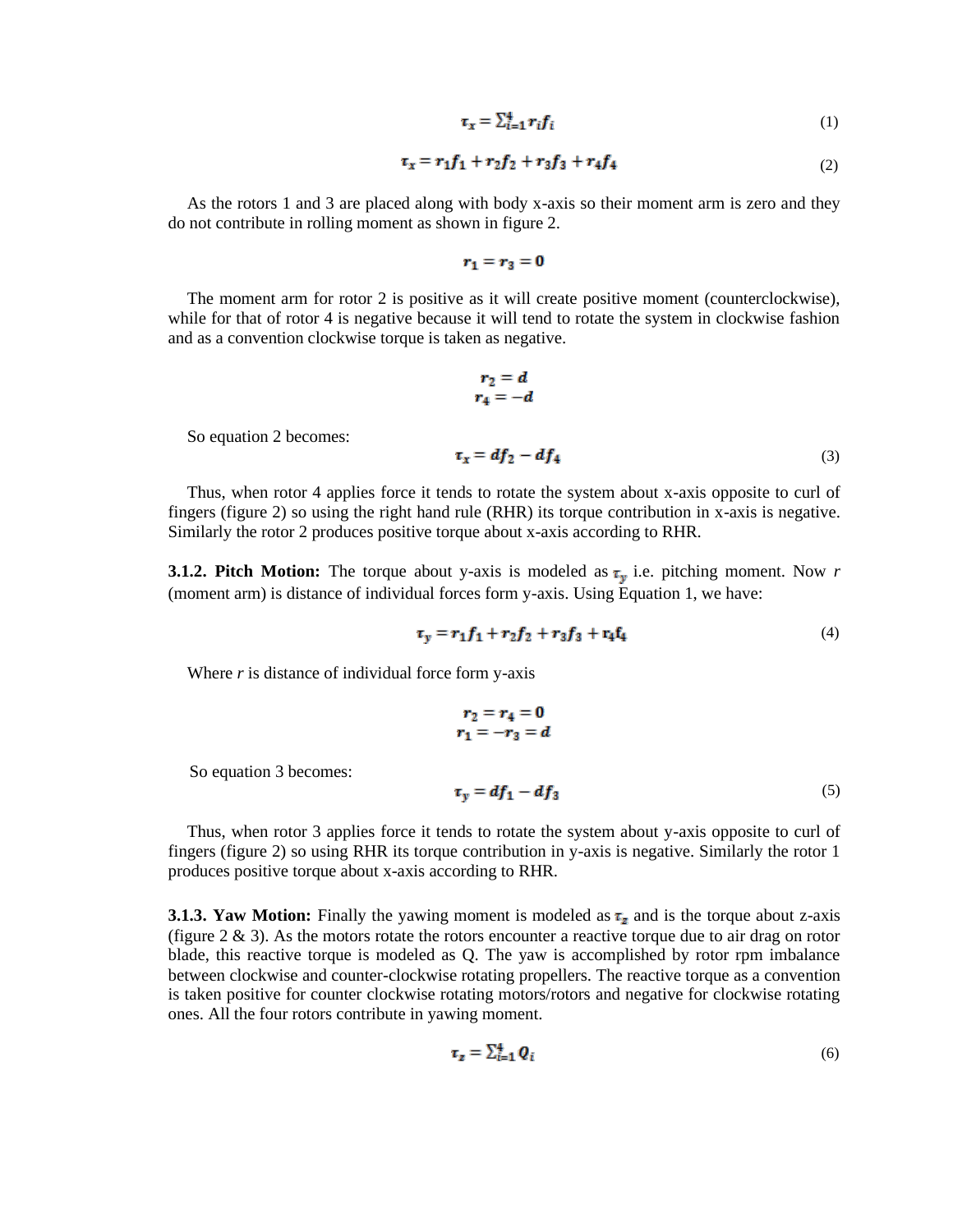Whereas  $q = cF_i$  if rotation of the *i*<sup>th</sup> rotor is counterclockwise and  $-cF_i$ , if clockwise. So opening the summation becomes:

$$
\tau_z = c(-F_1 + F_2 - F_3 + F_4) \tag{7}
$$

Where 'c' in Equation 7 is the force to moment scaling factor for a fixed motor-propeller set  $\&$ can be calculated experimentally [1].



**Figure 3. Yaw & linear motion due to rotor forces**

**3.1.4. Vertical Motion:** The vertical motion of the quad copter is governed by the total thrust force 'T' and weight 'w' along the z-axis (figure 2). The rpms of the four rotating propellers are changed simultaneously in order to accomplish vertical motion.

$$
T = \sum_{i=1}^{4} F_i \tag{8}
$$

The vertical motion is described by the equation (Newton's  $2<sup>nd</sup>$  law):

$$
z'' = \frac{T - mg}{m} \tag{9}
$$

**3.1.5. Horizontal Motion:** The horizontal motion in the x & y-axes is accomplished by decreasing the rpm of the rotor in whose direction it is intended to move, and subsequently increasing the rpm of the rotor on the opposite side of the same arm as depicted in figure 3. The force imbalance will cause the quad copter to tilt to one side and the horizontal component of the thrust force will impart horizontal linear motion to the quad copter (figure 4). If the mass of the quad copter is 'm', then referring to (figure 4), the linear acceleration in the horizontal x-direction can be written as:

$$
x'' = -\frac{T\cos\theta}{m} \tag{10}
$$

Using small angle approximation ( $\theta$  < 0.5 rad):

$$
\sin\theta \approx \theta \tag{11}
$$

Since  $\theta$  is small:

$$
T \approx mg \tag{12}
$$

Thus, from equation  $10 \& 11$ , equation 9 becomes: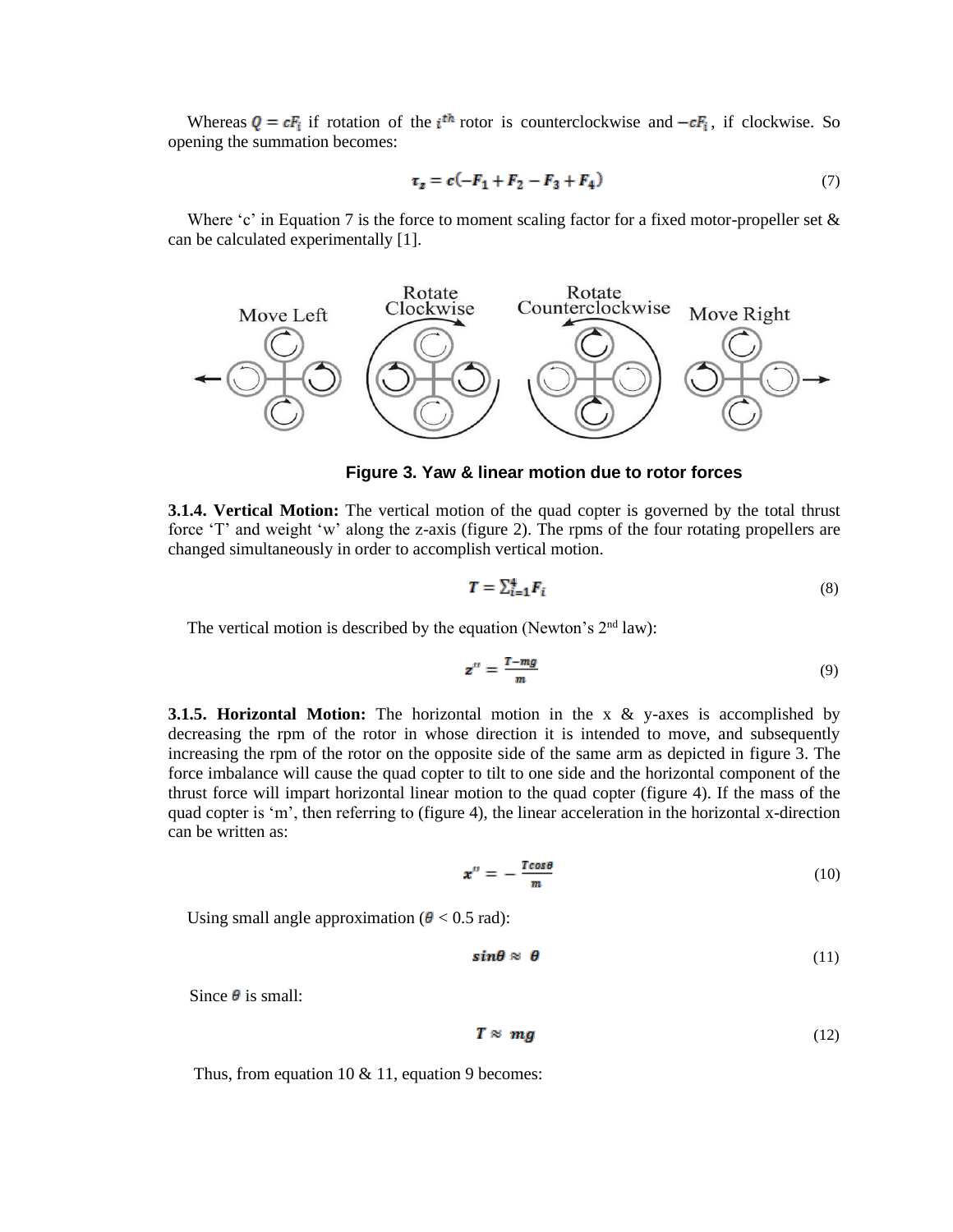

**Figure 4. Horizontal motion**

Similarly,  $\ddot{y}$  can be derived out to be:

$$
y'' = g\phi \tag{14}
$$

Thus equation 3, 5, 7, 9, 13 & 14 give us the dynamics of the quad copter in all 6 degrees of freedom. After the dynamical equations have been established, we can move towards the state space modeling of the quad rotor. Due to the simplicity and ease of understanding, the quad rotor is first modeled in the 3DOF, then in the 6DOF setting.

#### **3.2. State Space Representation**

A state space representation is a mathematical model of a physical system as a set of input, output and state variables related by first-order differential equations. "State space" refers to the space whose axes are the state variables. The state of the system can be represented as a vector within that space. The most general state-space representation of a linear system with p inputs, q outputs and n state variables is written in the following form

$$
\dot{\boldsymbol{x}}(t) = Ax(t) + Bu(t) \tag{15}
$$

$$
y(t) = Cx(t) + Du(t)
$$
 (16)

Where,

- $x(t)$  is called the 'State Vector'
- $v(t)$  is called the 'Output Vector'

 $u(t)$  is called the 'Input (or control) Vector'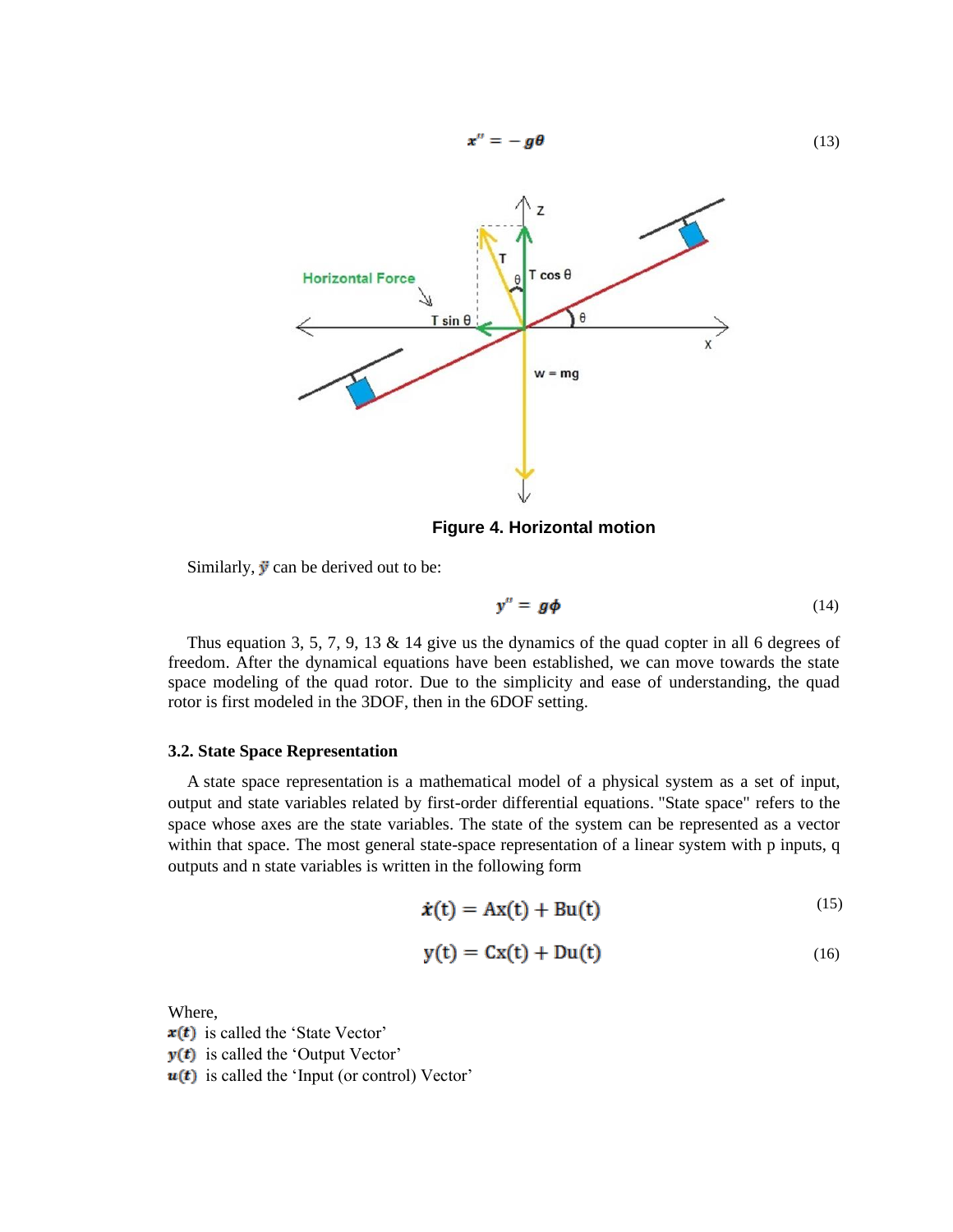- *A*is the 'System Matrix'
- *B*is the 'Input Matrix'
- *C*is the 'Output Matrix'
- *D*is the 'Feed forward Matrix'

$$
\dot{\mathbf{x}}(\mathbf{t}) = \frac{a}{dt}\mathbf{x}(t)
$$

#### **3.3. 3DOF Quad Copter Modelling**

We start by selecting the system states. Intuitively, and also as seen in [2] [3] & [4], the following six states are sufficient for a quad copter in 3DOF.

- a. Roll angle  $-\phi$
- b. Pitch angle  $\theta$
- c. Yaw angle  $\psi$
- d. Roll rate  $\phi'$
- e. Pitch rate  $\theta'$
- f. Yaw rate  $\psi'$

Thus, we will get our state vector  $\boldsymbol{\cdot}$  as follows:

$$
x^T = [\phi \ \theta \ \psi \ \phi' \ \theta' \ \psi'] \tag{17}
$$

The input matrix **u** consists of the four rotor thrusts/forces  $\mathbf{F}_i$  as in Equation 18. The numbering of rotor forces is as per (fig 2).

$$
u^T = [F_1 \ F_2 \ F_3 \ F_4] \tag{18}
$$

Since the quad copter is intended to be stabilized in 3DOF, the output matrix  $\bf{y}$  is given as follows:

$$
y^T = [\phi \ \theta \ \psi \ ] \tag{19}
$$

According to equation 15, we need the state differential equations of all the states in order to get the state space model of our system. According to the Newton's 2nd law (applied to rotational motion), for any physical body with a rotational moment of inertia  $\bm{I}$ , an angular acceleration  $\varphi$ <sup>"</sup> and an applied torque  $\tau$  we have the relation:

$$
\tau = I\varphi''\tag{20}
$$

Thus, from equations 3, 5, 7 and 20, the state differential equations can be written as:

 $\phi' = \phi'$  $\theta' = \theta'$  $\psi' = \psi'$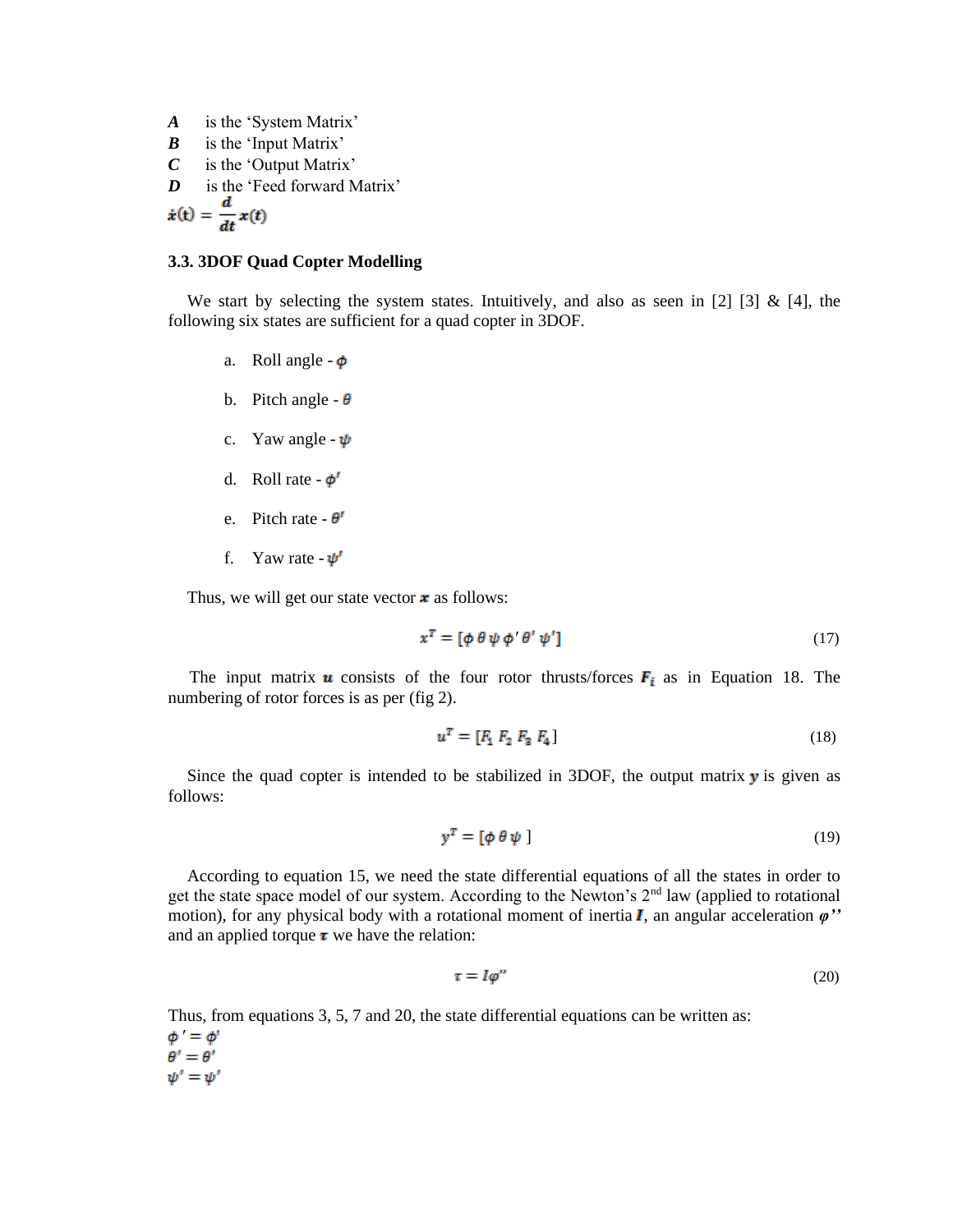$$
\begin{aligned} \phi \text{''} &= \frac{d}{l_x} \left( F_2 - F_4 \right) \\ \theta \text{''} &= \frac{d}{l_y} \left( F_1 - F_3 \right) \\ \psi \text{''} &= \frac{e}{l_x} \left( F_2 + F_4 - F_1 - F_3 \right) \end{aligned}
$$

Where  $I_x, I_y$  and  $I_z$  are the moment of inertia of the quad copter along the x, y & z axes respectively. The state differential equations written in matrix form are shown as Equation 21 as follows. (Note that Equation 15 has been written above Equation 21 for easy comparison):

$$
x' = A \t x + B \t B \t u
$$
  
\n
$$
\begin{bmatrix} \varphi' \\ \theta' \\ \psi' \\ \varphi'' \\ \varphi'' \end{bmatrix} = \begin{bmatrix} 0 & 0 & 0 & 1 & 0 & 0 \\ 0 & 0 & 0 & 0 & 1 & 0 \\ 0 & 0 & 0 & 0 & 0 & 1 \\ 0 & 0 & 0 & 0 & 0 & 0 \\ 0 & 0 & 0 & 0 & 0 & 0 \\ 0 & 0 & 0 & 0 & 0 & 0 \\ 0 & 0 & 0 & 0 & 0 & 0 \end{bmatrix} \begin{bmatrix} \varphi \\ \theta \\ \psi \\ \varphi' \\ \varphi' \end{bmatrix} + \begin{bmatrix} 0 & 0 & 0 & 0 & 0 \\ 0 & 0 & 0 & 0 & 0 \\ 0 & 0 & 0 & 0 & 0 \\ 0 & \frac{d}{l_x} & 0 & -\frac{d}{l_x} \\ \frac{d}{l_y} & 0 & -\frac{d}{l_y} & 0 \\ -\frac{c}{l_x} & \frac{c}{l_x} & -\frac{c}{l_x} & \frac{c}{l_x} \end{bmatrix} \begin{bmatrix} F_1 \\ F_2 \\ F_3 \\ F_4 \end{bmatrix}
$$
(21)

Comparing equation 21 with equation 15, we can observe that:

$$
A = \begin{bmatrix} 0 & 0 & 0 & 1 & 0 & 0 \\ 0 & 0 & 0 & 0 & 1 & 0 \\ 0 & 0 & 0 & 0 & 0 & 1 \\ 0 & 0 & 0 & 0 & 0 & 0 \\ 0 & 0 & 0 & 0 & 0 & 0 \\ 0 & 0 & 0 & 0 & 0 & 0 \end{bmatrix} \qquad B = \begin{bmatrix} 0 & 0 & 0 & 0 & 0 \\ 0 & 0 & 0 & 0 & 0 \\ 0 & \frac{d}{l_x} & 0 & -\frac{d}{l_x} \\ \frac{d}{l_y} & 0 & -\frac{d}{l_y} & 0 \\ -\frac{c}{l_x} & \frac{c}{l_x} & -\frac{c}{l_x} & \frac{c}{l_x} \end{bmatrix}
$$

Comparing the output equation (in matrix form) with equation 16, we have:

$$
y = C \t\t x + D \t u
$$
  

$$
\begin{bmatrix} \varphi \\ \theta \\ \psi \end{bmatrix} = \begin{bmatrix} 1 & 0 & 0 & 0 & 0 & 0 \\ 0 & 1 & 0 & 0 & 0 & 0 \\ 0 & 0 & 1 & 0 & 0 & 0 \end{bmatrix} \begin{bmatrix} \varphi \\ \psi \\ \psi \\ \varphi' \end{bmatrix} + \begin{bmatrix} 0 & 0 & 0 & 0 & 0 \\ 0 & 0 & 0 & 0 & 0 \\ 0 & 0 & 0 & 0 & 0 \end{bmatrix} \begin{bmatrix} F_1 \\ F_2 \\ F_3 \\ F_4 \end{bmatrix}
$$
 (22)

Thus,

$$
C = \begin{bmatrix} 1 & 0 & 0 & 0 & 0 & 0 \\ 0 & 1 & 0 & 0 & 0 & 0 \\ 0 & 0 & 1 & 0 & 0 & 0 \end{bmatrix} \qquad D = \begin{bmatrix} 0 & 0 & 0 & 0 \\ 0 & 0 & 0 & 0 \\ 0 & 0 & 0 & 0 \end{bmatrix}
$$

Hence from equations 21 & 22, we have the  $A, B, C$  and D matrices which completely define the 3DOF state space model of a quad copter. Notice that the frictional and drag losses have been neglected.

### **3.4. 6DOF Quad Copter Modelling**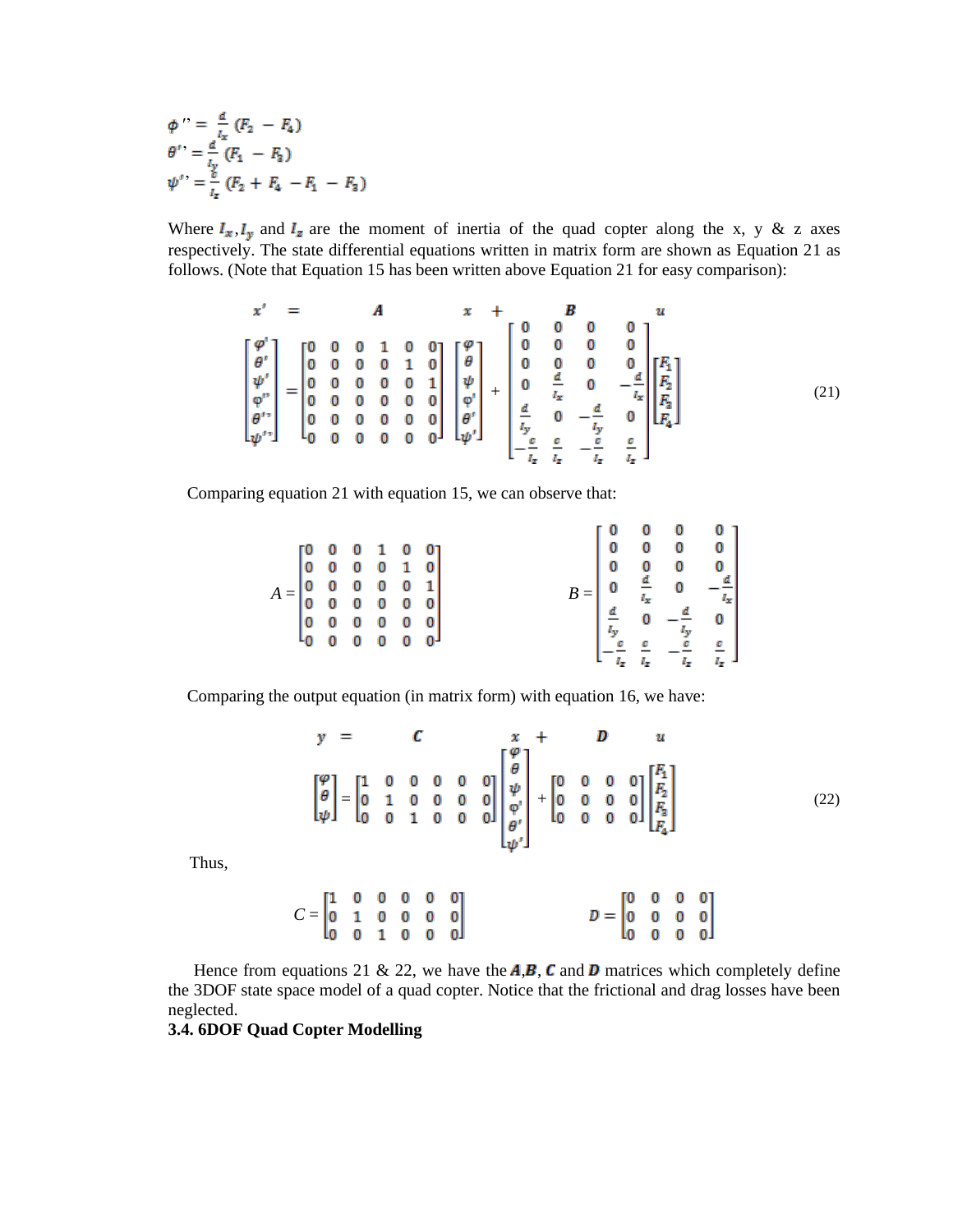We start by selecting the system states. As seen in literature [5] [6] [7] [8] and [11], the following twelve states are practically suitable for a quad copter in 6DOF.

- a. Position along x axis  $\boldsymbol{x}$
- b. Position along  $y$  axis  $y$
- c. Position along z axis (height)  $\overline{z}$
- d. Velocity along x axis  $x'$
- e. Velocity along y axis  $y'$
- f. Velocity along z axis  $z'$
- g. Roll angle  $\phi$
- h. Pitch angle  $\theta$
- i. Yaw angle  $\psi$
- j. Roll rate  $\phi'$
- k. Pitch rate  $\theta'$
- 1. Yaw rate  $\psi'$

Thus, we will get our state vector  $\boldsymbol{\cdot}$  as follows:

$$
x^T = [x \ y \ z \ x' \ y' \ z' \ \phi \ \theta \ \psi \ \phi' \ \theta' \ \psi'] \tag{23}
$$

The input matrix  $\boldsymbol{u}$  is given in Equation 21 as follows:

$$
u^T = [U_1 \ U_2 \ U_3 \ U_4] \tag{24}
$$

Where,

- a.  $U_1$  is the Total Upward Force on the quad rotor along z-axis ( $T mg$ )
- b.  $U_2$  is the Pitch Torque (about x-axis)
- c.  $U_3$  is the Roll Torque (about y-axis)
- d.  $U_4$  is the Yaw Torque (about z-axis)

The choice of input vector here is different than that of the 3DOF setting due to ease of modeling, as will become apparent while observing the state differential equations. The output matrix  $\bf{y}$  is given as follows: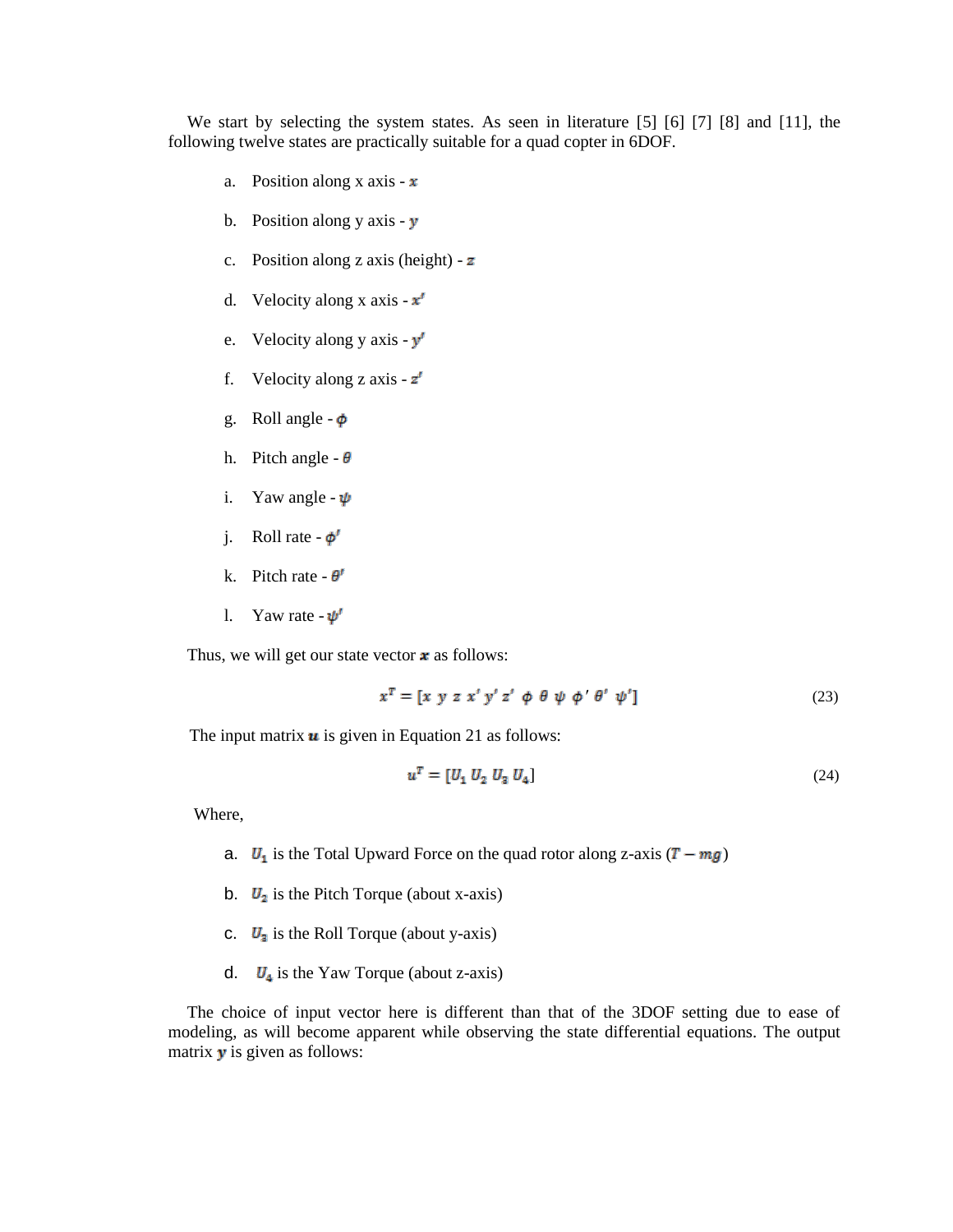$$
y^T = [x \ y \ z \ \phi \ \theta \ \psi] \tag{25}
$$

From equations 3, 5, 7, 9, 13, 14 and 20, the state differential equations can be written as:

$$
x' = x'
$$
  
\n
$$
y' = y'
$$
  
\n
$$
z' = z'
$$
  
\n
$$
x'' = -g\theta
$$
  
\n
$$
y'' = g\phi
$$
  
\n
$$
z'' = -\frac{u_1}{m}
$$
  
\n
$$
\phi' = \theta'
$$
  
\n
$$
\phi' = \psi'
$$
  
\n
$$
\phi'' = \frac{u_2}{u_2}
$$
  
\n
$$
\phi''' = \frac{u_3}{u_3}
$$
  
\n
$$
\psi''' = \frac{u_4}{u_2}
$$

The above state differential equations written in matrix form are shown as Equation 26 as follows. Similar to the previous section (3DOF), a one to one correspondence has been done with equation 15 for the extraction of state space matrices

| x                           |    |   |   | Α |   |      |   |   |   | x             |        |                |                 |                      |                 | и                   |      |
|-----------------------------|----|---|---|---|---|------|---|---|---|---------------|--------|----------------|-----------------|----------------------|-----------------|---------------------|------|
|                             |    |   |   |   |   |      |   |   |   |               |        | г0             | 0               | 0                    | 01              |                     |      |
| $x^{\prime}$                |    |   |   |   |   |      |   |   |   |               |        | 0              | 0               | 0                    | 0               |                     |      |
| y                           |    |   |   |   | 0 | 0    | 0 | 0 | 0 |               |        |                | 0               | 0                    | 0               |                     |      |
| $\mathbf{z}^{\prime}$       | 0  |   |   |   | 0 | 0    | 0 | 0 | 0 | z             |        | 0              | 0               | 0                    | 0               |                     |      |
| $\mathbf{x}^{\prime\prime}$ | 0  |   |   |   | 0 | $-g$ | 0 | 0 | 0 | $\mathbf{x}'$ |        | $\overline{1}$ | 0               | 0                    | 0               |                     |      |
| y''                         |    |   |   |   | g | 0    | 0 | 0 | 0 | v             |        | m<br>0         | 0               | 0                    | 0               |                     |      |
| $\mathbf{z}^{n}$            |    | 0 |   |   | 0 | 0    | 0 | 0 | 0 | z             |        | 0              | 0               | 0                    | 0               | $\scriptstyle{U_2}$ | (26) |
| $\varphi'$                  |    |   |   |   | 0 | 0    | 1 | 0 | 0 | φ             | $^{+}$ | 0              | 0               | 0                    | 0               | U <sub>3</sub>      |      |
| $\theta'$                   | 0  |   |   |   | 0 | 0    | 0 |   | 0 | θ             |        | 0              | 0               | 0                    | 0               |                     |      |
| $\psi'$                     | 0  |   |   |   | 0 | 0    | 0 | 0 |   | ψ             |        | 0              | $\frac{1}{l_x}$ | 0                    | 0               |                     |      |
| $(\varphi'')$               | 0  |   |   |   | 0 | 0    | 0 | 0 | 0 | φ             |        |                |                 |                      |                 |                     |      |
| $\theta''$                  | 0  |   |   |   | 0 | 0    | 0 | 0 | 0 | $\theta'$     |        | 0              | 0               | $\overline{1}$<br>ı, | 0               |                     |      |
| $\mathfrak{c}\psi^{n}$      | L٥ | o | n | 0 | 0 | 0    | 0 | 0 | 0 | Lw′           |        |                |                 |                      |                 |                     |      |
|                             |    |   |   |   |   |      |   |   |   |               |        | 0              | 0               | 0                    | $\frac{1}{l_z}$ |                     |      |

Comparing equation 26 with equation 15, we can observe that: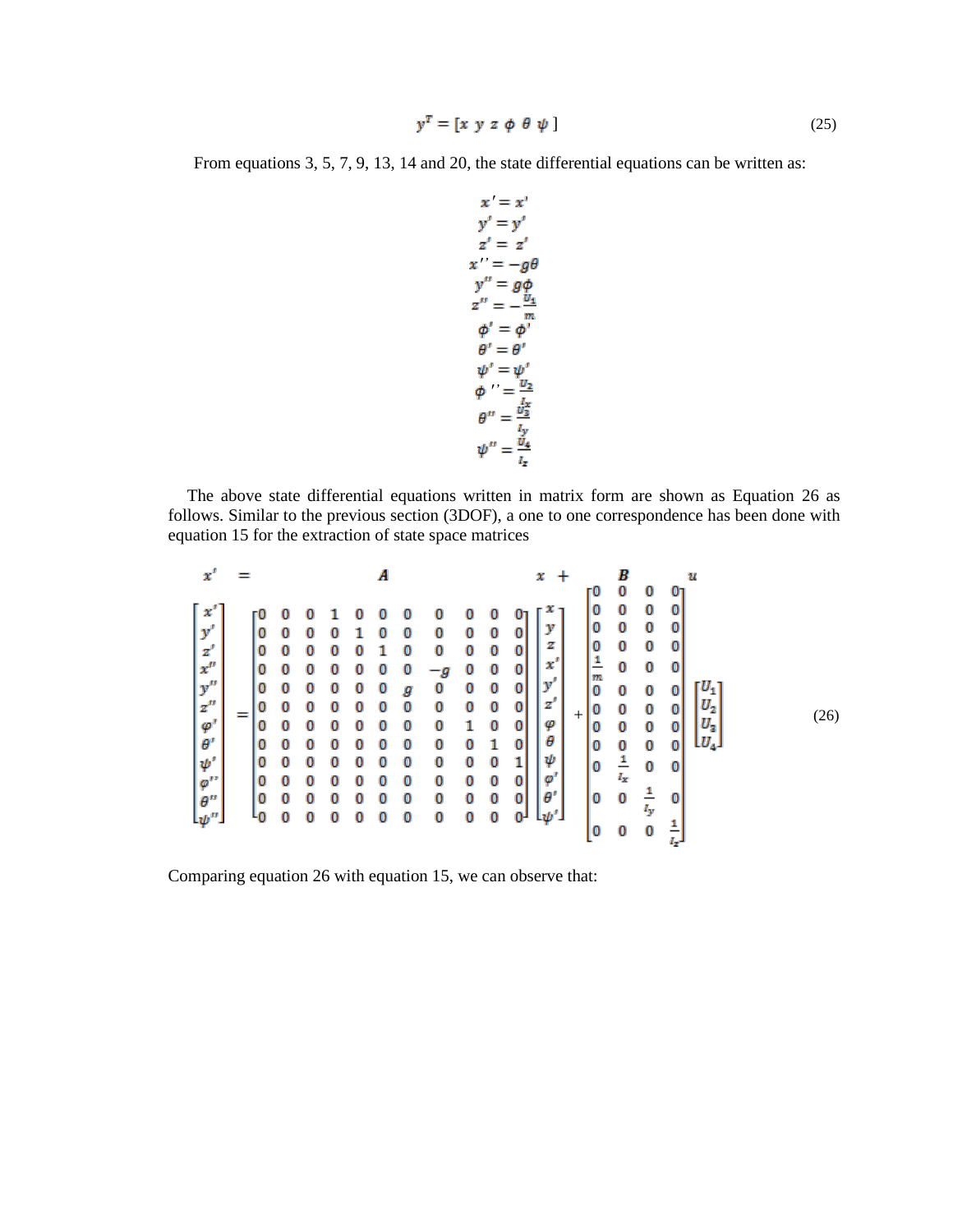|   |    |   |   |   |   |   |   |      |   |   |   |    |       | г0            | 0               | 0               | 01              |  |
|---|----|---|---|---|---|---|---|------|---|---|---|----|-------|---------------|-----------------|-----------------|-----------------|--|
|   | г0 | 0 |   |   |   |   | 0 | 0    | 0 | 0 | 0 | 01 |       | 0             | 0               | 0               | 0               |  |
| A | 0  | 0 | 0 | 0 | 1 | 0 | 0 | 0    | 0 | 0 | 0 | 0  |       | 0             | 0               | 0               | 0               |  |
|   | 0  | 0 | 0 | 0 | 0 | 1 | 0 | 0    | 0 | 0 | 0 | 0  |       | 0             | 0               | 0               | 0               |  |
|   | 0  | 0 | 0 | 0 | 0 | 0 | 0 | $-g$ | 0 | 0 | 0 | 0  |       | $\frac{1}{m}$ | 0               | 0               | 0               |  |
|   | 0  | 0 | 0 | 0 | 0 | 0 | g | 0    | 0 | 0 | 0 | 0  |       | 0             | 0               | 0               | 0               |  |
|   | 0  | 0 | 0 | 0 | 0 | 0 | 0 | 0    | 0 | 0 | 0 | 0  | $B =$ | 0             | 0               | 0               | 0               |  |
|   | 0  | 0 | 0 | 0 | 0 | 0 | 0 | 0    | 0 | 1 | 0 | 0  |       | 0             | 0               | 0               | 0               |  |
|   | 0  | 0 | 0 | 0 | 0 | 0 | 0 | 0    | 0 | 0 | 1 | 0  |       | 0             |                 | 0               | 0               |  |
|   | 0  | 0 | 0 | 0 | 0 | 0 | 0 | 0    | 0 | 0 | 0 | 1  |       | 0             | $\frac{0}{l_x}$ | 0               | 0               |  |
|   | 0  | 0 | 0 | 0 | 0 | 0 | 0 | 0    | 0 | 0 | 0 | 0  |       |               |                 |                 |                 |  |
|   | 0  | 0 | 0 | 0 | 0 | 0 | 0 | 0    | 0 | 0 | 0 | 0  |       | 0             | $\mathbf 0$     | $\frac{1}{l_y}$ | 0               |  |
|   | L0 | 0 | 0 | 0 | 0 | 0 | 0 | 0    | 0 | 0 | 0 | 0  |       |               |                 |                 |                 |  |
|   |    |   |   |   |   |   |   |      |   |   |   |    |       | 0             | 0               | 0               | $\frac{1}{l_z}$ |  |
|   |    |   |   |   |   |   |   |      |   |   |   |    |       |               |                 |                 |                 |  |

Comparing the output equation 27 (in matrix form) with equation 16, we have:

$$
y = C \t\t x + D \t u
$$
  
\n
$$
\begin{bmatrix} x \\ y \\ z \\ z \\ \theta \\ \psi \end{bmatrix} = \begin{bmatrix} 1 & 0 & 0 & 0 & 0 & 0 & 0 & 0 & 0 & 0 & 0 & 0 \\ 0 & 1 & 0 & 0 & 0 & 0 & 0 & 0 & 0 & 0 & 0 \\ 0 & 0 & 1 & 0 & 0 & 0 & 0 & 0 & 0 & 0 & 0 & 0 \\ 0 & 0 & 0 & 0 & 0 & 0 & 1 & 0 & 0 & 0 & 0 & 0 \\ 0 & 0 & 0 & 0 & 0 & 0 & 1 & 0 & 0 & 0 & 0 & 0 \\ 0 & 0 & 0 & 0 & 0 & 0 & 0 & 1 & 0 & 0 & 0 & 0 \end{bmatrix} \begin{bmatrix} x \\ y \\ z \\ z' \\ z' \\ \phi \\ \psi \end{bmatrix} + \begin{bmatrix} 0 & 0 & 0 & 0 & 0 & 0 & 0 & 0 \\ 0 & 0 & 0 & 0 & 0 & 0 & 0 & 0 \\ 0 & 0 & 0 & 0 & 0 & 0 & 0 & 0 \\ 0 & 0 & 0 & 0 & 0 & 0 & 0 & 0 \\ 0 & 0 & 0 & 0 & 0 & 0 & 0 & 0 & 0 \\ 0 & 0 & 0 & 0 & 0 & 0 & 0 & 0 & 0 & 0 \\ 0 & 0 & 0 & 0 & 0 & 0 & 0 & 0 & 0 & 0 \\ 0 & 0 & 0 & 0 & 0 & 0 & 0 & 0 & 0 & 0 \\ 0 & 0 & 0 & 0 & 0 & 0 & 0 & 0 & 0 & 0 & 0 \\ 0 & 0 & 0 & 0 & 0 & 0 & 0 & 1 & 0 & 0 & 0 & 0 \\ 0 & 0 & 0 & 0 & 0 & 0 & 0 & 1 & 0 & 0 & 0 & 0 \end{bmatrix} \t\t x + D \t\t u
$$
  
\nThus,  
\n
$$
C = \begin{bmatrix} 1 & 0 & 0 & 0 & 0 & 0 & 0 & 0 & 0 & 0 & 0 & 0 & 0 \\ 0 & 1 & 0 & 0 & 0 & 0 & 0 & 0 & 0 & 0 & 0 & 0 \\ 0 & 0 & 0 & 0 & 0 & 0
$$

From equations 26 & 27, we have the  $A, B, C$  and D matrices which completely define the 6DOF state space model of a quad copter.

# **4. Conclusion**

3DOF and 6DOF state space models of the quad copter have been derived from basic Newtonian equations in this paper. The quad copter mathematical model derived in this paper is unique in the sense that it gives the reader the grass root level understanding of the dynamics of the quad copter UAV in 3DOF and 6DOF dynamical system. The models derived here will be later used for designing control laws for the 3DOF and 6DOF stability of the quad copter.